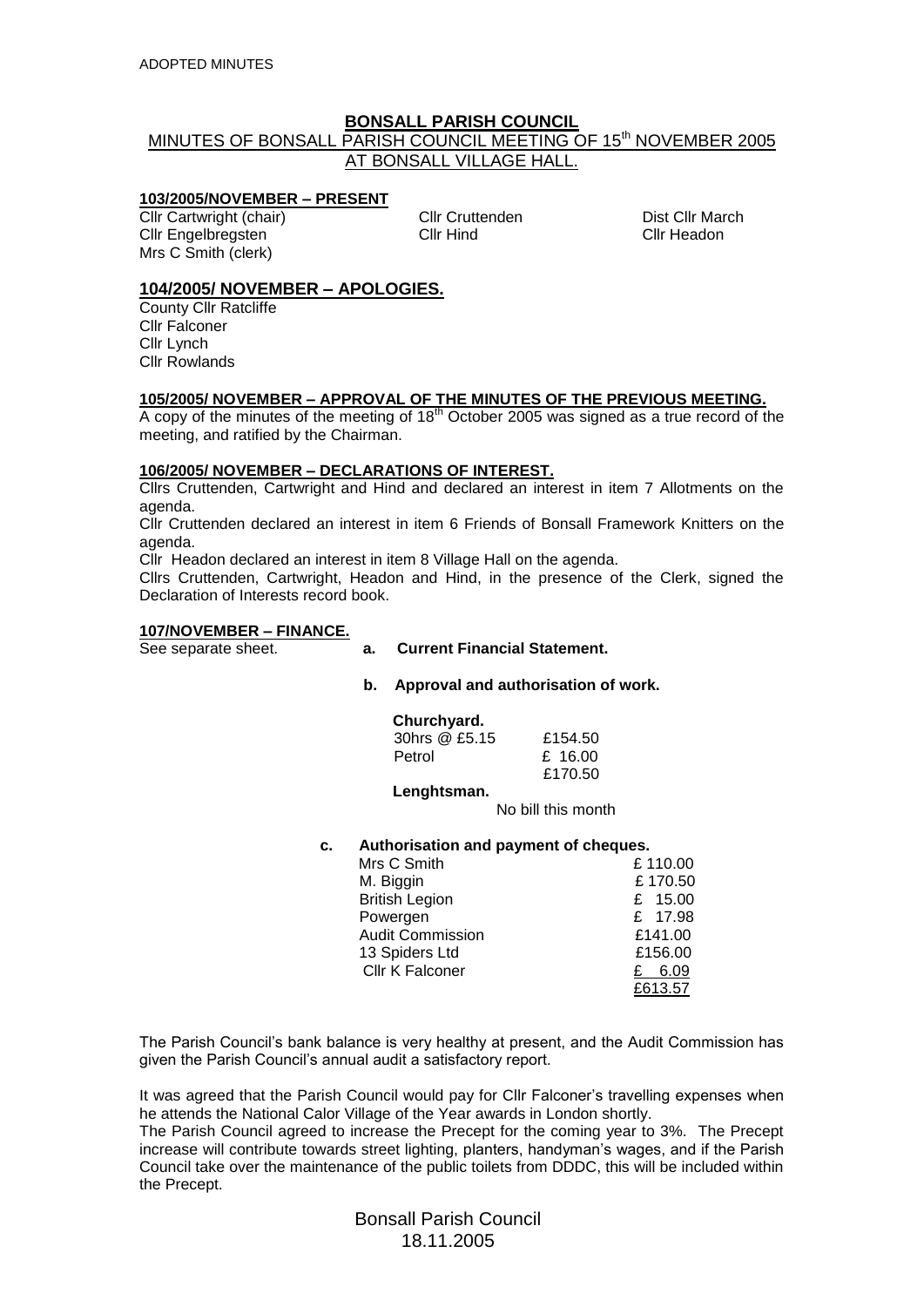Voting: 1 abstained. 1 for no increase [Cllr Headon]. 3 agreed to increase.

## **108/2005/ NOVEMBER - REPORTS BACK FROM REPRESENTATIVES.**

Dist Cllr March reported that he would request that the autumn leaves be swept up in around ten days, hopefully by then most of the leaves will have come off the trees.

Cllr Cruttenden reported that on the  $4<sup>th</sup>$  November a loud explosion took place and this resulted in a spate of complaints, to the Parish Council and DDDC. It appears that the explosion took place at Ball Eye quarry. DCC minerals have been in touch with Ball Eye quarry, and they are actively working on the site again. It is understood that no agreement has been made for the works to re-start. The Enforcement Officer is involved and negotiations are to take place. An article will appear in Mutterings advising anyone who has any complaints about Ball Eye to contact the Parish Council or DDDC & DCC

Cllr Cruttenden also reported that he had attended the local Forum meeting, and informed the Parish Council that a refuse site is to open at Ashbourne in the early spring. The site at Darley Dale is also expected to open sometime next year. It is anticipated that householders will be able to recycle cardboard in their garden waste (green) bin by 2007.

The Police also attend the Forum meetings and they were made aware again that we still do not have a community policeman. This is being looked in to by Derbyshire Constabulary, and they will liase with Dist Cllr March when one is employed and when the mobile unit will visit the village again.

## **109/2005/ NOVEMBER – FRIENDS OF BONSALL FRAMEWORK KNITTERS.**

No report this month.

## **110/2005/ NOVEMBER – ALLOTMENTS.**

The planning application for the Allotments has been passed, with thanks to all concerned with making this possible. Now the hard work begins.

## **111/2005/NOVEMBER – VILLAGE HANDY PERSON**

Mr Leigh Johnson has accepted the position of handyman to the Parish Council. It was agreed to employ Leigh Johnson on a one-year contract to be review in twelve months time. Leigh signed a contract of employment, and was provided with a job description, and terms and conditions information.

The Chair welcomed Leigh to the Parish Council. A list of jobs will be bought before the Parish Council's next meeting for approval for Leigh to start work on.

This month it was agreed that Leigh would litter pick and assist with the Christmas trees.

#### **112/2005/NOVEMBER –VILLAGE HALL**

Leigh Johnson reported that one quote had been received for the cost of the redecoration of the village hall, several others will be sought.

It was noted that the biggest item of expenditure that the village hall has is maintenance.

Two donations have been received for the village hall fund, are £357 was raised at the autumn fair, and the Kings Head donated £150, from a recent event.

#### **113/2005/NOVEMBER –YOUTH SERVICES**

Helen Greatorex, Derbyshire County Council, Youth Services District Manager, for Derbyshire Dales attended the meeting to advise on youth services for Bonsall.

Ms Greatorex was aware that Alan Brown, former youth leader had retired, and no replacement had been found. Ms Greatorex gave the Parish Council an overview of what is available, and what works and does not work with young people.

- Derbyshire County Council has no funding available to help set up a youth club or fund a youth leader.
- Derbyshire County Council can offer training and support to interested villages, through their outreach programme, and in other ways.
- To consult with young people to what they want, and have someone on their level they trust to open negotiations with them, before any other work is done.

Bonsall Parish Council 18.11.2005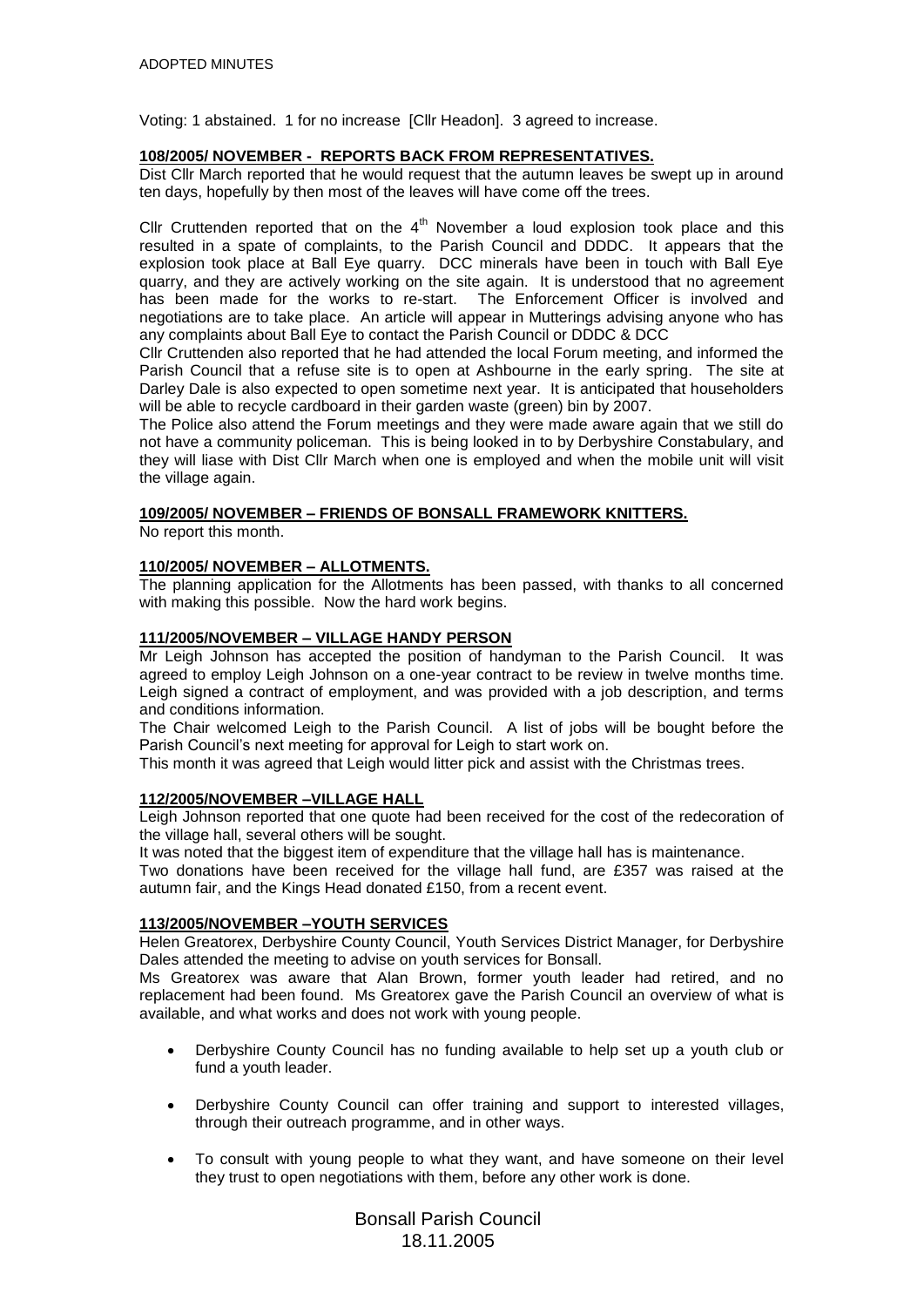- Any youth activities offered through the Youth Service, must be of educational benefit to the young people. There is a strict criteria and OFSTED are also involved. Anyone wishing to help with youth services must be CRB checked.
- Facilities are no always a key factor in providing services for young people. Having somewhere to go, that's warm and they feel safe going to is important.
- Offering trips out is the most expensive way of offering something to young people, although they do prove to be popular, many parents are not always in a position to be able to afford this kind of thing, and so some of the young people become more isolated.
- The age spectrum is important. Getting younger children involved is not as difficult as it is engaging the 13-18 year olds. Having split age groups is important. [Jnr 11-14 years and Snr 14 plus].
- Transport to other villages with different facilities is a problem in more remote community areas, and so the use of the community bus is advised.
- The mobile unit for the Youth Service visited the village in the summer, but this was poorly attended.

Several people have shown an interest in helping with this project, and a meeting will be arranged with them.

The Parish Council thanked Ms Greatorex for her help, and would get in touch with her in the future after consulting with all involved.

Cllr Englebregsten offered the village hall a pool table from the Kings Head, which is no longer used.

## **114/2005/NOVEMBER – STEPPING LANE**

Mrs Williams attended the meeting for the Parish Council to update her on the progress of her being able to use the land at Stepping lane to graze her horse on.

Bonsall Camp a hold the lease to this land, but the Parish Council have been maintaining the land for the last three years.

The Church which runs Bonsall camp and the owner of the land have been consulted about this situation.

The land belongs to a Mrs Bagnall, who was unable to maintain the land, prior to and after Bonsall camp leased it from her. Mrs Bagnall approached the Parish Council to see if they could help. This was towards the latter end of 2002. The Parish Council have maintained the area to the best of their abilities, with it being noted that Cllr Cruttenden has spent time voluntarily working on the land, with the assistance of the lenghtsman.

The blackthorn is the biggest vegetation, which needs to be dealt with. This has been cut back 2/3 times a year and is slowly being kept under control. There is a lot of work to be done on the land still, but this takes time, and patience. It is hoped that with the employment of the new handyman this would become one of his jobs.

Mrs Williams stated that she had been approached by Dave Quinn of Bonsall camp, when he heard that she was looking for grazing. Mrs Williams has also been into the field and removed some ragwort, and thistles that were growing on the land. Mrs Williams has had an estimate for the work, which would be necessary for a horse to graze the land and it would be around £500, which she is willing to pay. If the land did become available for grazing then the seats that the Parish Council have placed would either have to be moved or fenced off. These seats are well used by walkers to the area.

It was agreed that until the Church and the landowner respond, and give a clear decision over the land, no further action will be taken, as a response is not expected till in the New Year.

Mrs Williams and all interested parties will be invited to a meeting to discuss the next step when a decision is received.

## **115/2005/NOVEMBER –CORRESPONDENCE**

See separate sheet.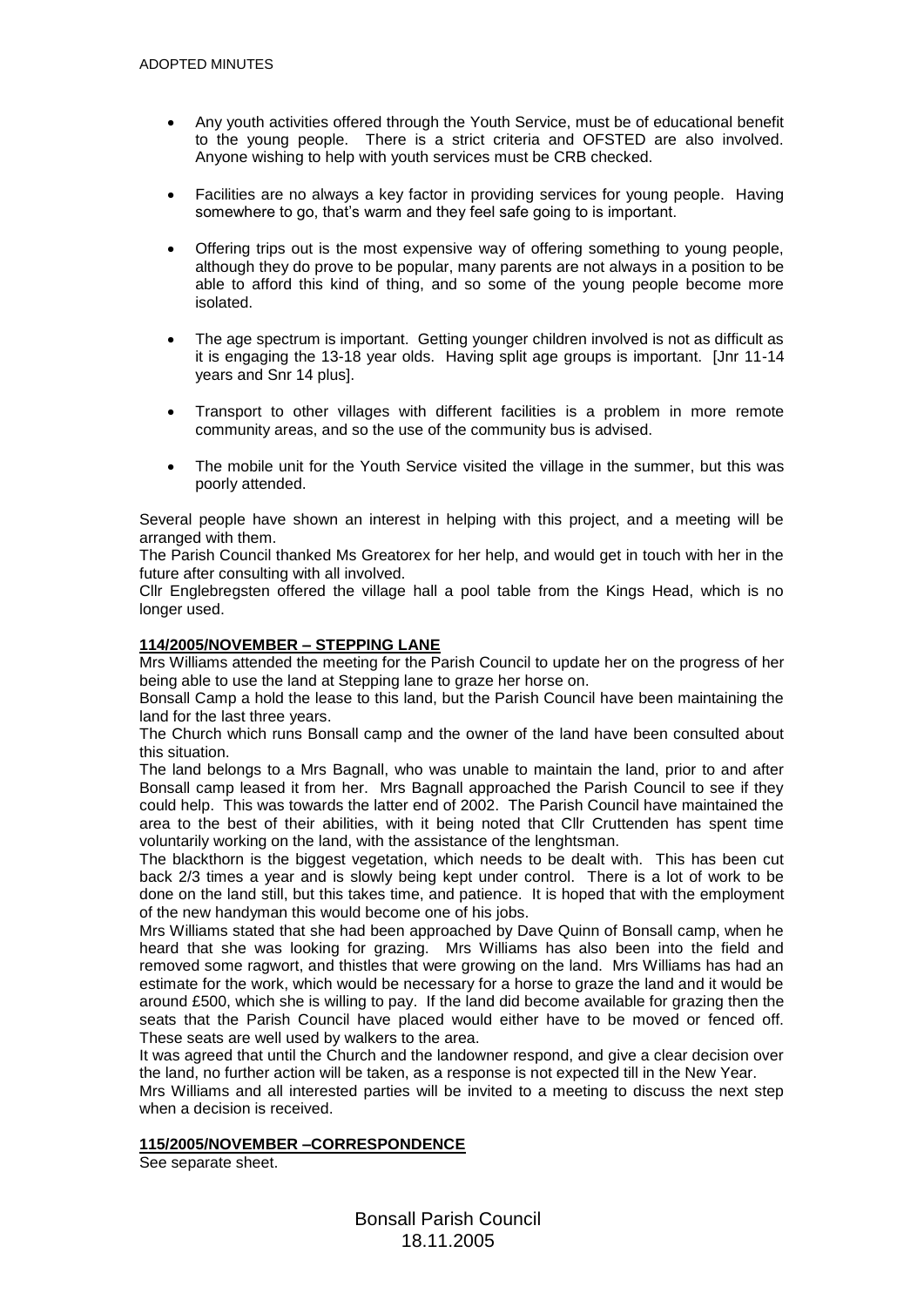The grit bins need refilling, and the sign at the bottom of the Dale/Bankside has gone missing. The Clerk will contact the Highways dept regarding this.

Cllr Cartwright reported that part of the wall on Dobb Lane has been removed, with what appears to be the premise of stopping motorcycles etc. using the lane. Cllr Cartwright has been in touch with Phil Berry Derbyshire County Council footpaths officer and he is to investigate this, and the "status" of Dobb Lane. Cllr Cartwright asked approval of the Parish Council, to invite Mr Berry to a council meeting in the New Year to discuss these issues. Cllr Cartwright is still in discussion with Mike Hase DDDC about the local Plan.

A letter has been received from a resident about replacing the brass plaque on the Fountain. It was agreed that in principle this would be a good idea. The Clerk will write a holding letter to the resident, regarding this.

With the restoration of the Fountain in mind Dist Cllr March will enquire about the conservation of the Fountain with DDDC.

# **116/2005/ NOVEMBER – MONTHLY REPORT FOR MUTTERINGS.**

Items for this month's edition: Ball Eye Quarry Allotments Handyman

A letter in Mutterings, is quoted as saying that the notice board in Uppertown is not being used properly. This will be followed up.

Dist Cllr March left the meeting at 9.20pm.

#### **117/2005/NOVEMBER – PLANNING.**

*Planning Applications received from Peak Park Planning & Derbyshire Dales District Council, for consideration by the Parish Council.*

**1.Planning Application No: 05/00788/FUL** – conversion of barn for holiday unit. Land at Slaley Lane, Bonsall. – Mr & Mrs Rickards.

No objections.

2**.Planning Application No: 05/00879/FUL** - Single storey rear extension. 4 Ember Lane, Bonsall. – Ms S Gibbs.

No objections.

*Planning application decisions by Peak Park Planning & Derbyshire Dales District Council.*

**a.Planning Application No:05/00840/FUL –** Retention of external flue. 2 Hillcrest, Uppertown, Bonsall. - Dr Hesp & Ms Welborn. Withdrawn.

**b.Planning Application No:05/00752/FUL** – Formation of access/parking area and erection of tool storage building. Bonsall Lane, Bonsall. - Bonsall Parish Council. Passed.

# **102/2005/ NOVEMBER – AGENDA ITEMS FOR THE NEXT MEETING**.

Stepping Lane Precept Village Hall Website Finance

# **NEXT MEETING – TUESDAY 13th December 2005.**

Meeting closed at 9.40PM.